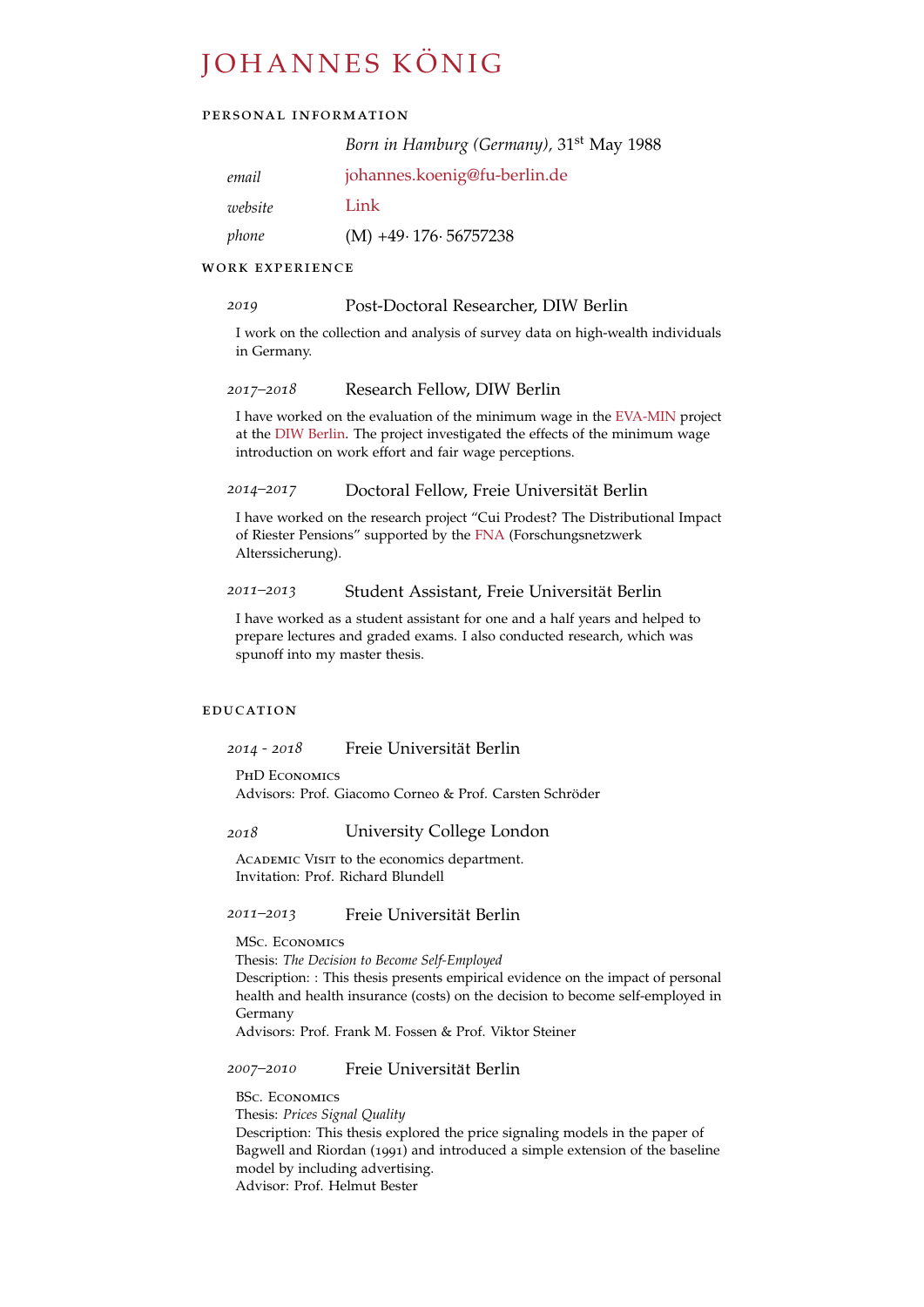#### **TEACHING**

#### *2014–2017* Measuring Inequality

I have taught the tutorial section of the MSc.-level course Measuring Inequality each summer term during my employment at Freie Universität Berlin. The tutorial involved analytical exercises as well as Stata programming. I have also prepared and graded exams for this course. Lecturer: Prof. Carsten Schröder

*2012* Taxation

I have prepared lecture slides and graded exams for the MSc.-level course Taxation. Lecturer: Prof. Frank M. Fossen

#### publications

#### *2018* Hours Risk, Wage Risk, and Life-cycle Labor Supply

Under Review - [Link](https://drive.google.com/open?id=0Bw-nyHlJBh4deVhJc0ZOdUNyV2s) Authors: Robin Jessen, Johannes König

#### *2018* Inequality-Minimization with a Given Public Budget

Journal of Economic Inequality - [Link](https://doi.org/10.1007/s10888-018-9380-3) Authors: Johannes König, Carsten Schröder

# *2018* Distributional Effects of Subsidizing Retirement Savings Accounts: Evidence from Germany

FinanzArchiv/Public Finance Analysis - [Link](http://www.ingentaconnect.com/content/mohr/fa/pre-prints/content-fa-id9823) Authors: Giacomo Corneo, Johannes König, Carsten Schröder

# *2017* Public Health Insurance, Individual Health, and Entry Into Self-employment

Published: Small Business Economics - [Link](https://link.springer.com/article/10.1007/s11187-017-9843-0) Authors: Authors: Frank M. Fossen, Johannes König

# *2017* Report "Cui Prodest? The Distributional Impact of Riester Pensions"

**MIMEO** 

Authors: Giacomo Corneo, Johannes König, Carsten Schröder

#### *2016* Personal Bankruptcy Law and Entrepreneurship

Published: CESifo DICE Report - [Link](http://www.cesifo-group.info/DocDL/dice-report-2015-4-fossen-koenig-december.pdf) Authors: Authors: Frank M. Fossen, Johannes König

# presentations

#### *2018* Econometric Society Winter Meeting

Presentation of the paper "Hours Risk, Wage Risk, and Life-cycle Labor Supply".

*2018* EALE

Presentation of the paper "Hours Risk, Wage Risk, and Life-cycle Labor Supply".

*2017* Global Forum on Productivity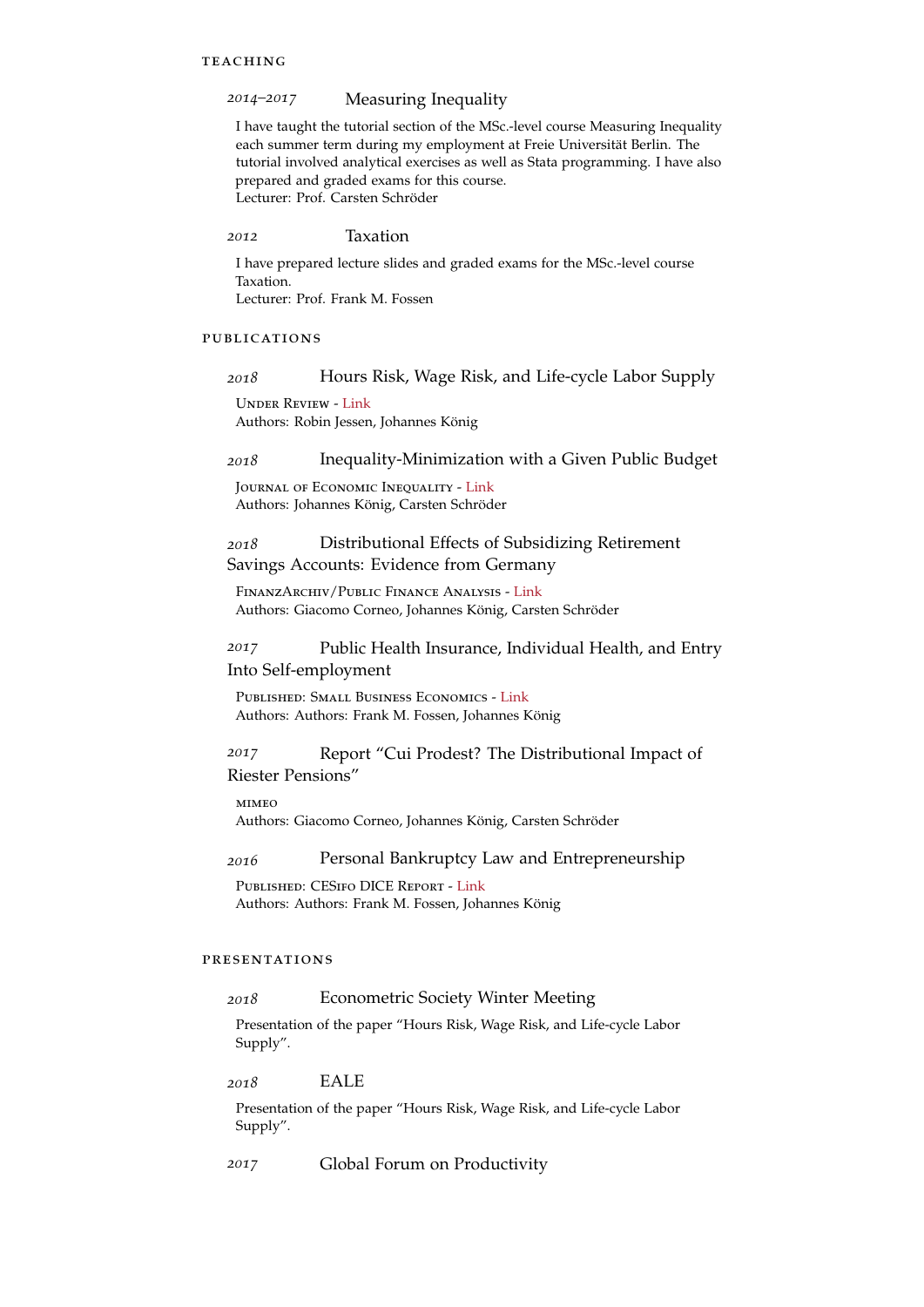Participant at the Global Forum on Productivity at the Federal Ministry for Economic Affairs and Energy

#### *2017* ECINEQ

Presentation of the paper "Inequality-Minimization with a Given Public Budget".

#### *2017* Bertelsmann Foundation - Wealth Policy Workshop

Invited speaker presenting the results of the paper "Distributional effects of subsidizing retirement savings accounts: Evidence from Germany".

### *2016* FNA Graduate Meeting

Presentation of the results of the project "Cui Prodest - The Distributional Impact of Riester Pensions" for the [FNA.](http:\www.fna-rv.de)

#### *2015* IIPF

Presentation of the paper "Public health insurance, individual health, and entry into self-employment".

#### *2015* ECINEQ

Presentation of the paper "Distributional effects of subsidizing retirement savings accounts: Evidence from Germany".

# *2015* Taxation, Household Behavior, and the Distribution of Incomes and Wealth

Discussant of the paper "Intergenerational wealth mobility and the role of inheritance: Evidence from multiple generations" by Adrian Adermon. Conference organized by the PhD-program"Public Economics and Inequality" of the Freie Universität Berlin and Hans-Böckler-Foundation

#### refereeing

International Tax and Public Finance Empirical Economics German Economic Review FinanzArchiv/Public Finance Analysis Journal of Economics Business Research

#### media coverage

#### *7. Juli 2015* Frankfurter Allgemeine Zeitung

Article "Die Reichen kassieren Riester-Förderung" on the results of the paper "Distributional effects of subsidizing retirement savings accounts: Evidence from Germany".

# *7. Juli 2015* Suddeutsche Zeitung ¨

Article "Wer hat, dem wird gegeben" on the results of the paper "Distributional effects of subsidizing retirement savings accounts: Evidence from Germany".

#### *7. Juli 2015* Handelsblatt

Article "Nachteile der Riester-Förderung: Riester-Rente fast nur für Gutverdiener" on the results of the paper "Distributional effects of subsidizing retirement savings accounts: Evidence from Germany".